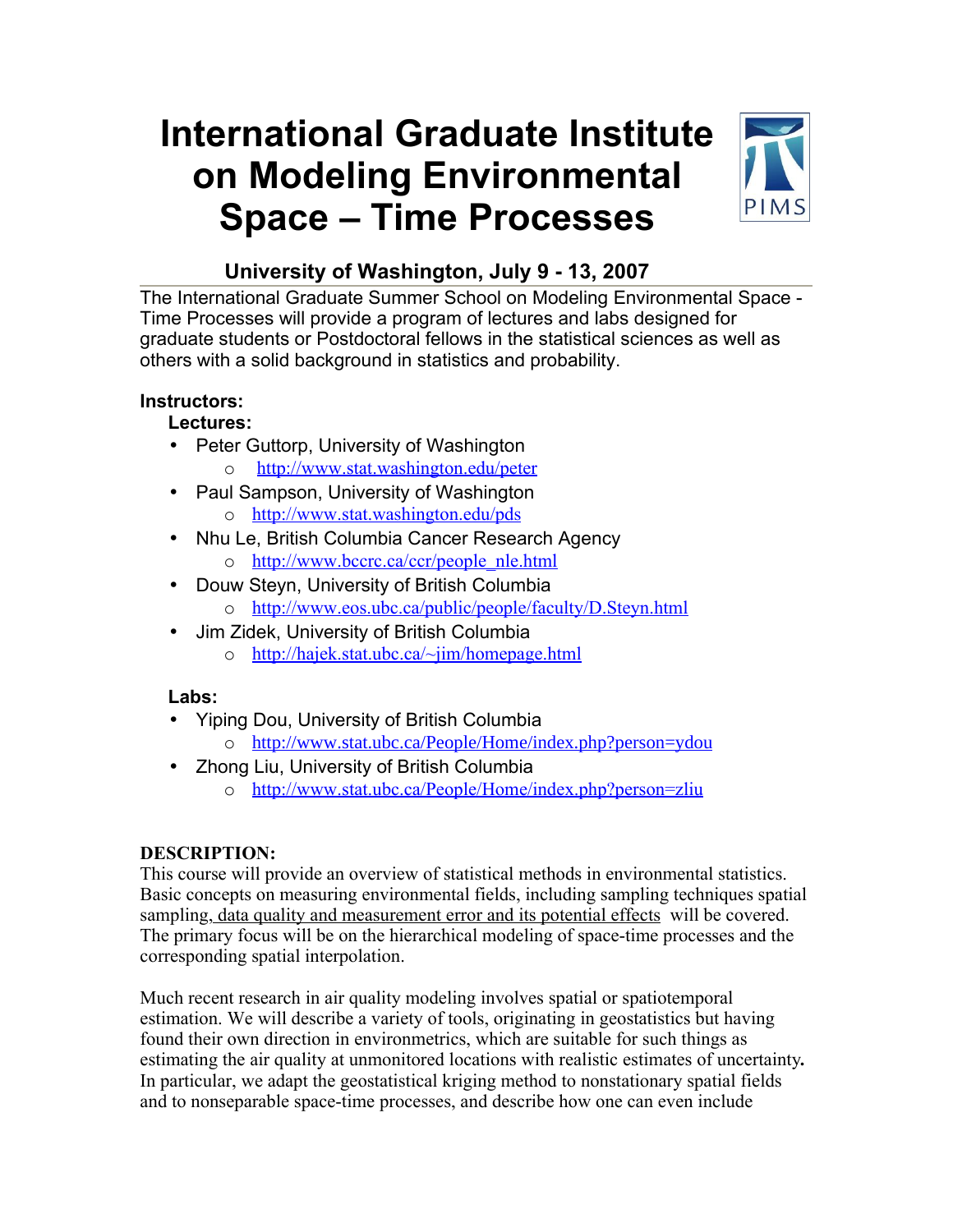deterministic model output in the estimation. The methods are illustrated with examples out of the lecturers' experience, using freely available software tools.

Some specialized R-based software will be given to participants on a CDRom along with the necessary compilers for its installation on Windows XP and its use illustrated through several examples involving air pollution fields. That same CDRom will contain the course lecture notes as well as supplementary material for the lectures and labs. Much of this software will be based on material given in the reference for the course.

## **LEARNING OUTCOMES:**

The course focuses on giving participants an understanding of various tools that have recently been developed in spatial statistics for use in environmental applications. We do not intend to go into great technical detail, but rather to use examples and illustrations to give participants an understanding of the types of questions that can be addressed using these tools. At the same time, we intend to be relatively comprehensive (although of course it is not possible to cover all approaches in the literature). While participants do not need specific background in spatial statistics or geostatistics, familiarity with methods of regression analysis and maximum likelihood estimation at the level of an M.S. in statistics will be assumed. At the end of the course we expect participants to have an understanding of

- (a) the various simplifying assumptions that have commonly been made in geostatistics
- (b) ways to overcome some of these assumptions
- (c) knowledge of both classical and Bayesian approaches to spatial and spatiotemporal data
- (d) some insight into how one can combine deterministic numerical models with data and stochastic models
- (e) approaches that have been taken to designing networks for monitoring environmental space – time fields and how these may be implemented in practice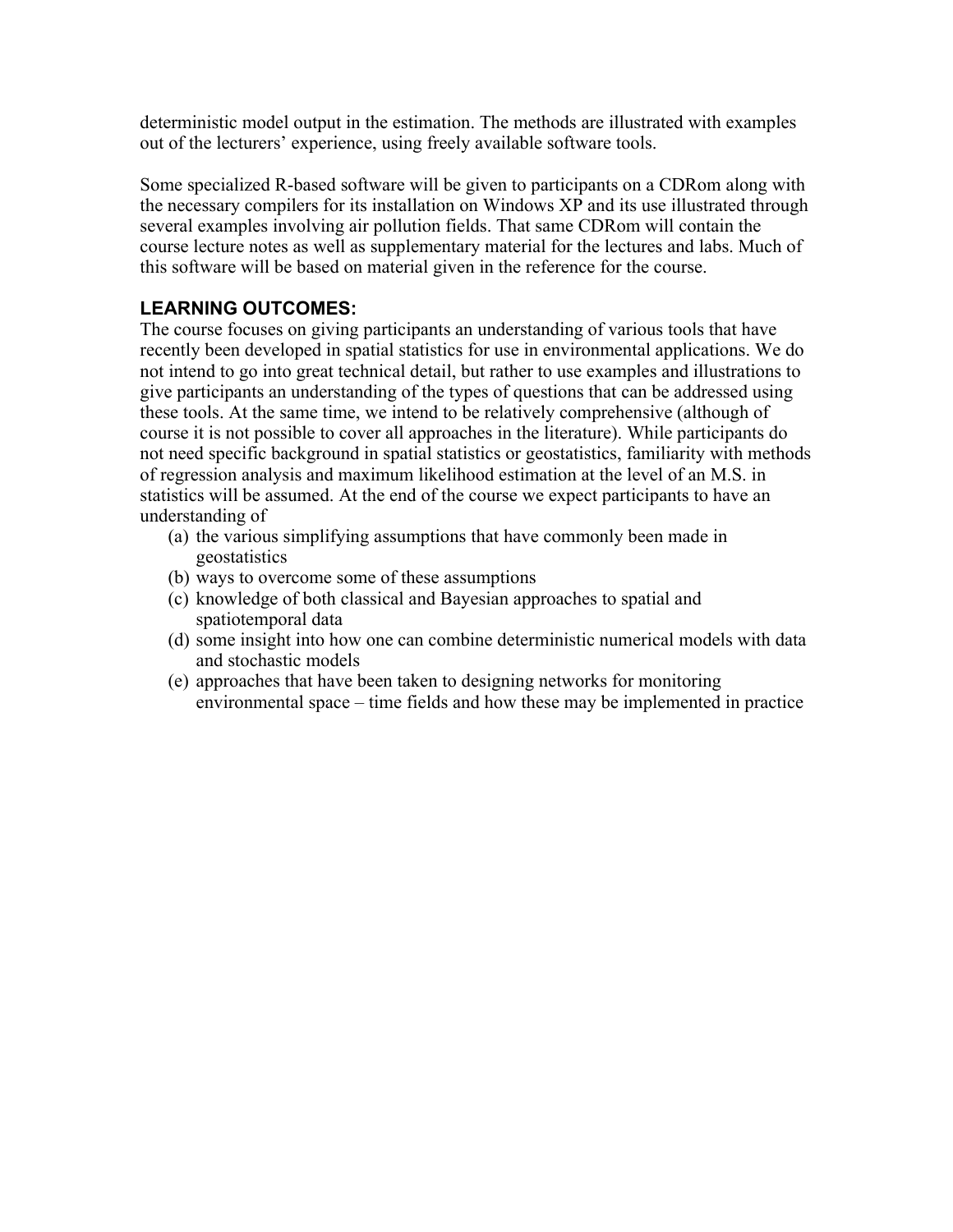## **TIMETABLE FOR LECTURES AND LABS:**

**Lectures:** HUB 309 **Labs:** Mary Gates Hall 030 Coffee: In the lecture room. Lunch: Anywhere Monday night mixer: McMahon Hall Patio

|          |                  | Mon                             | Tue                                                         | <b>Wed</b>                           | <b>Thu</b>                                | Fri                             |
|----------|------------------|---------------------------------|-------------------------------------------------------------|--------------------------------------|-------------------------------------------|---------------------------------|
| Lectures | 0900-<br>1015    | 1.1<br>Environmental<br>risk    | 2.1<br>Stationary<br>processes                              | 3.1<br>Space-time<br>modeling        | 4.1<br>Mapping<br>mean fields             | 5.1<br><b>Network</b><br>design |
|          | $1015 -$<br>1045 | Coffee                          |                                                             |                                      |                                           |                                 |
|          | $1045 -$<br>1200 | 1.2<br>Geostatistics            | 2.2<br>Non $-$<br>stationary<br>covariances                 | 3.2<br>Spatial<br>prediction         | 4.2<br>Model<br>assessment                | 5.2<br>Case study               |
|          | 1200-<br>1300    | Lunch                           |                                                             |                                      |                                           |                                 |
| Labs     | 1300-<br>1700    | 1<br>geoR $\&$<br>geostatistics | $\mathcal{P}$<br>Modeling non-<br>stationary<br>covariances | 3<br>Using DLM &<br>other<br>methods | 4<br>Melding & and<br>model<br>assessment | 5<br>Student<br>presentations   |
|          | 1800-<br>2000    | Mixer                           |                                                             |                                      |                                           |                                 |

### **CONTENTS:**

#### **1.1 The nature of environmental risk**

We take participants through the minefield of difficulties facing the environmental risk analyst including the ecological effect and other problems caused by aggregating data, measurement error, collinearity, as well as the transfer of causality. A case study will be presented to demonstrate the use of space-time models in reconstructing individual histories of exposure to air pollution in a study of its association with cancer, a disease with a long latency period.

#### **1.2 Geostatistics**

An outline of the geostatistical kriging tools, and their relationship to regression, is provided. We discuss optimality properties of kriging for known covariance function, and the consequences (particularly for the prediction variance) of having to estimate the covariance. A Bayesian approach to kriging is also described.

#### **2.1 Stationary processes**

We describe some classes of valid spatial covariance functions and variograms, and their estimation. The assumptions of isotropy and stationarity are introduced and discussedBayesian estimation tools are also provided. An introduction to spectral theory and Fourier analysis of stationary spatial processes will be included.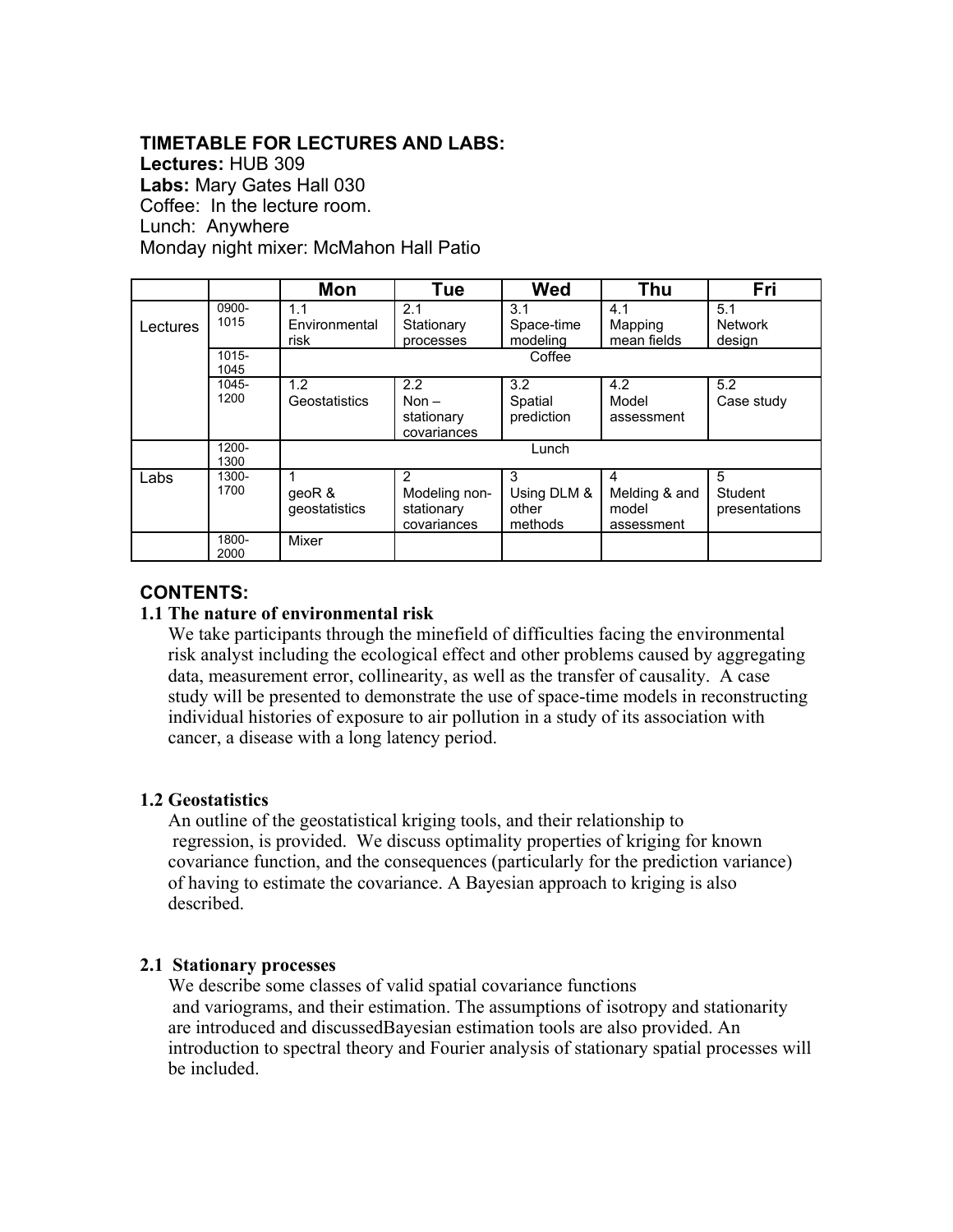#### **2.2 Nonstationary covariance functions**

The need for nonstationary methods is

illustrated. We describe four such approaches: Haas' moving window kriging approach, a method for kernel averaging of locally stationary processes due to Fuentes, a spatially varying moving average ("process convolution") approach due to Higdon and Swall and the Sampson-Guttorp deformation approach.. Fourier approaches to the estimation enable testing for nonstationarity in some cases. The Sampson-Guttorp approach is illustrated in a variety of examples. Classical as well as Bayesian approaches to the estimation, and assessment of the uncertainty of the estimates, are discussed. Some of the advantages and disadvantages of the different approaches are outlined.

#### **3.1 Approaches to modeling space time processes**

An overview is given of the

many approaches that have been taken to modeling space-time processes, including those in current research. The use

of deterministic models is also discussed. Some basic probability theory needed in subsequent lectures will be included along with discussion of aspects of uncertainty in spatial prediction.

#### **3.2 Spatial prediction**

An approach to spatial prediction for multivariate Gaussian fields will be presented. The need for a multivariate theory will be argued, and how it can be applied even when a single environmental response is of interest. Methods for the empirical assessment of predictors will be described. The concept of separability of time and space is introduced, and nonseparable processes are illustrated with examples.

#### **4.1 Modeling mean fields**

It is common in the space-time modeling literature to decompose observations into the sum of a systematic trend component and residuals. In geophysics and meteorology, variants of principal components called empirical orthogonal functions (EOFs) have long been used to describe leading modes of variability in space-time processes. Here we illustrate the use of smoothed EOFs to model the spatio-temporal mean of a random field viewed as spatially varying systematic temporal trends.

#### **4.2 Assessment of deterministic models and data assimilation**

Recent research in space-time processes has started to bridge the gap between deterministic and stochastic modeling. In particular, we illustrate two methods for assessing air quality models: a geostatistical approach that is suitable for data-rich situations, and a variant of the Bayesian melding due to Fuentes and Raftery. The latter is also useful in combining data with numerical models

#### **5.1 Design of monitoring networks**

Societal concerns, which change over time with the accumulation of knowledge, lead to the need to monitor (measure) various environmental processes over time and